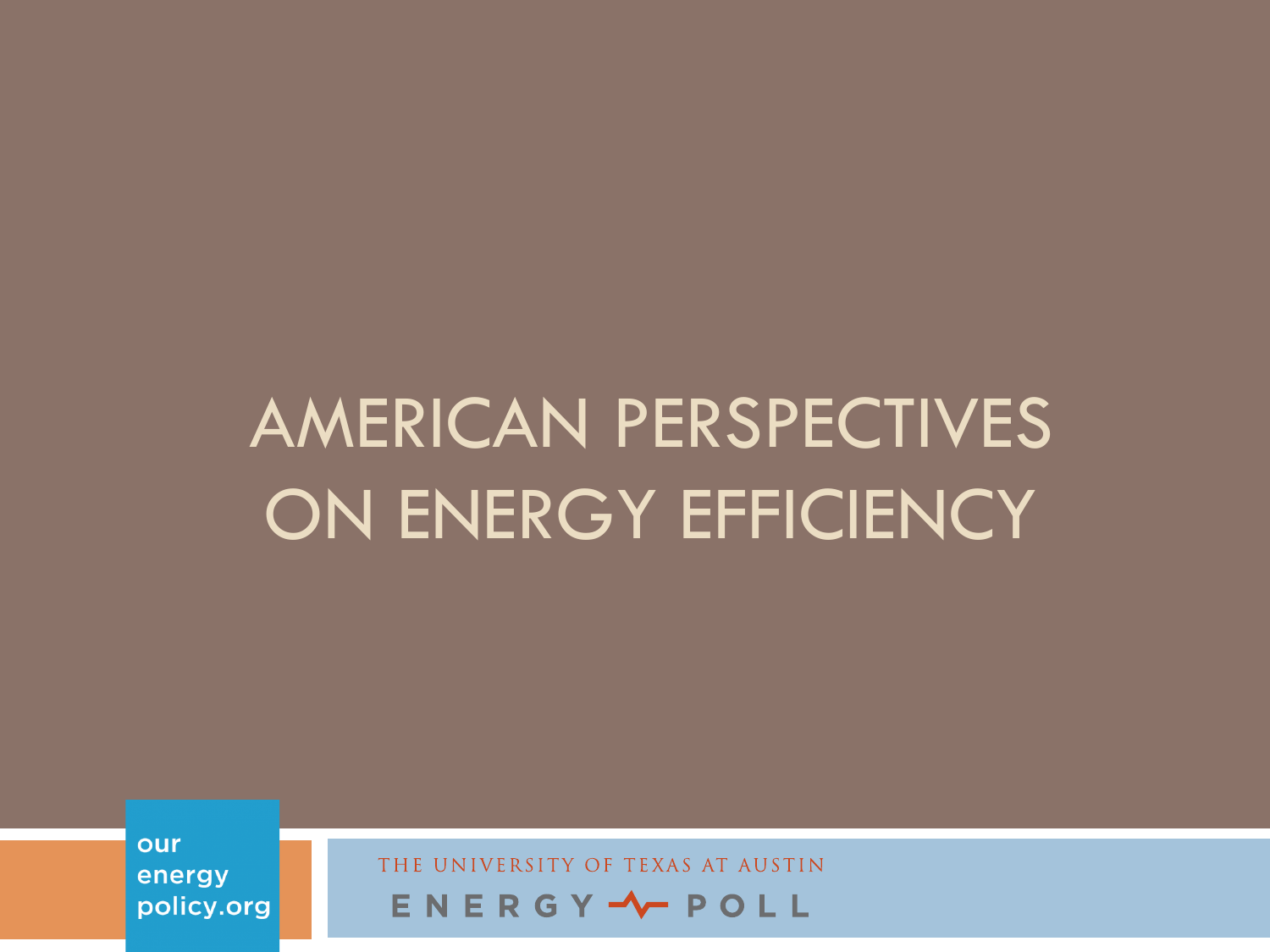## Demographics

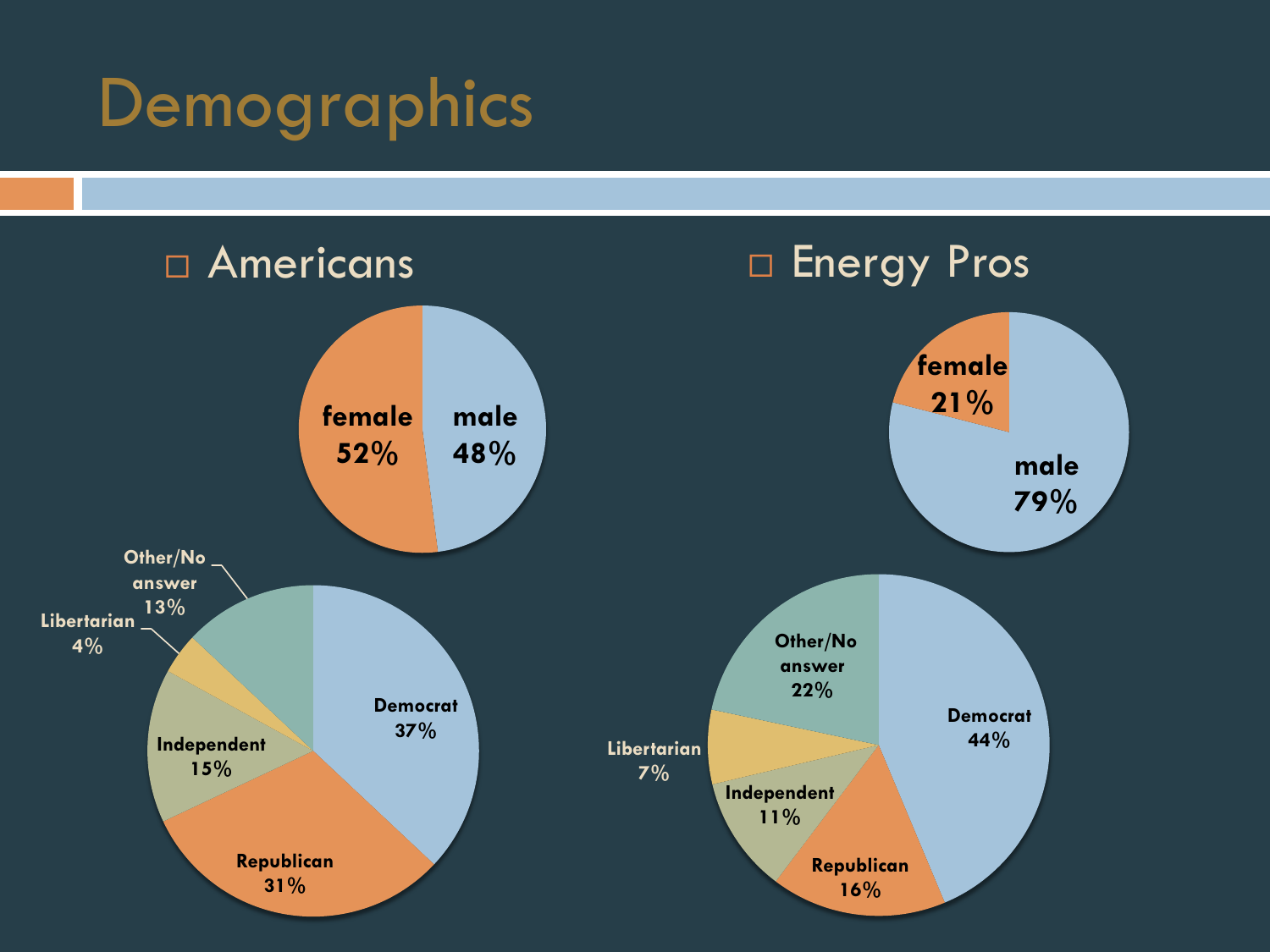### Is energy efficiency a personal priority for you?

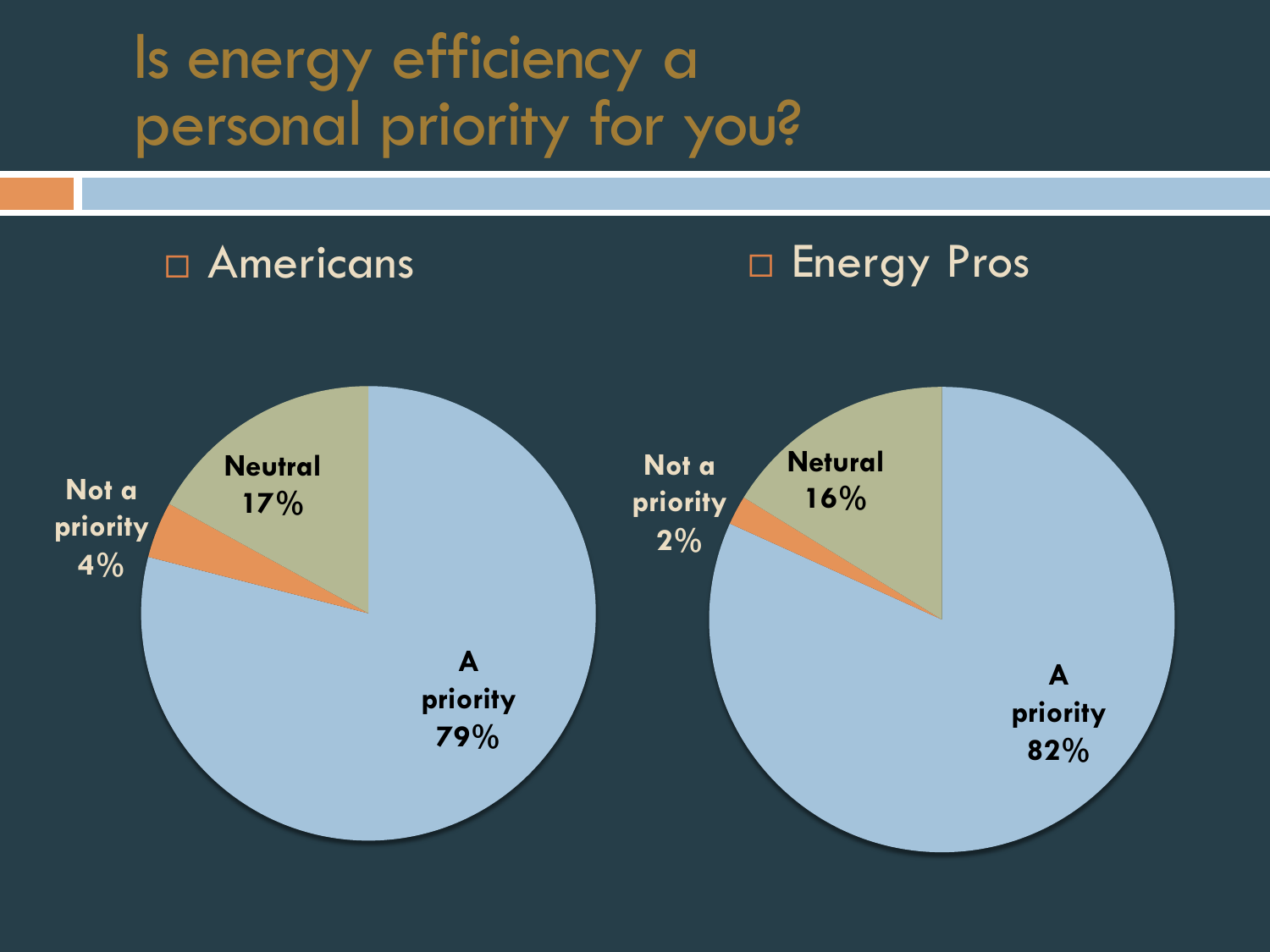### Who should be most responsible for driving energy efficiency measures in the U.S.?

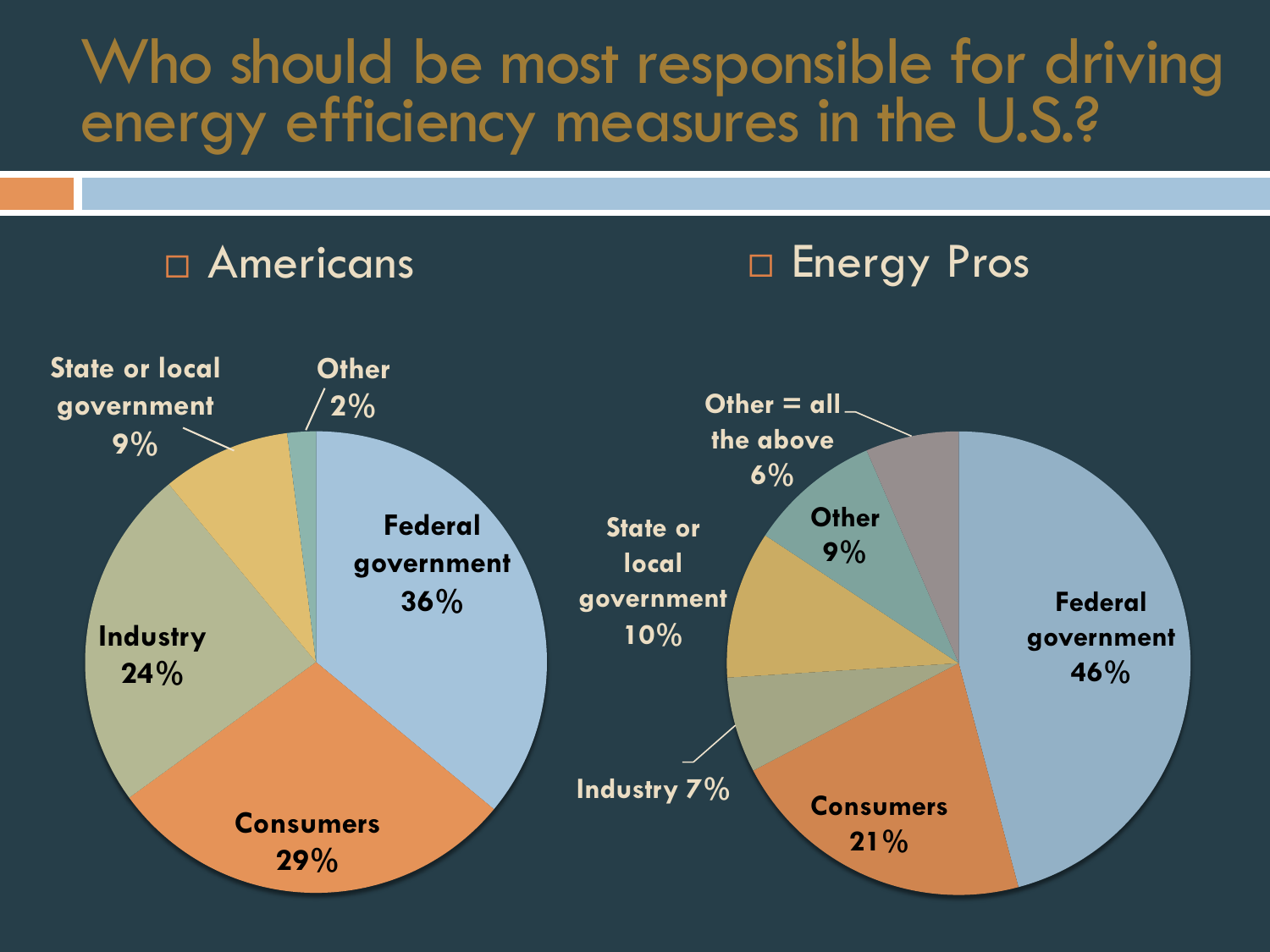#### Do you trust these sources to provide you with information on how to use energy more efficiently?

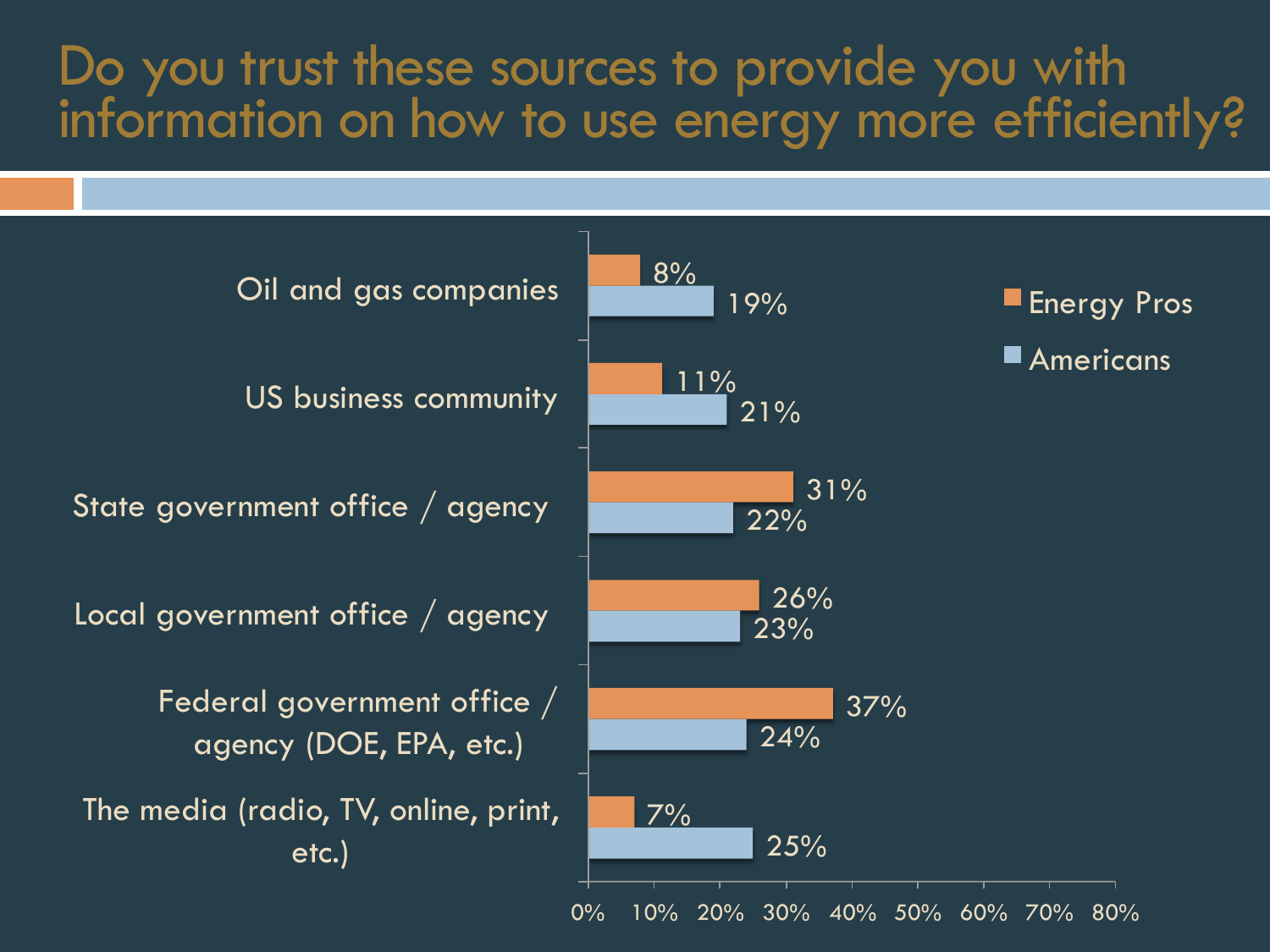#### Do you trust these sources to provide you with information on how to use energy more efficiently?

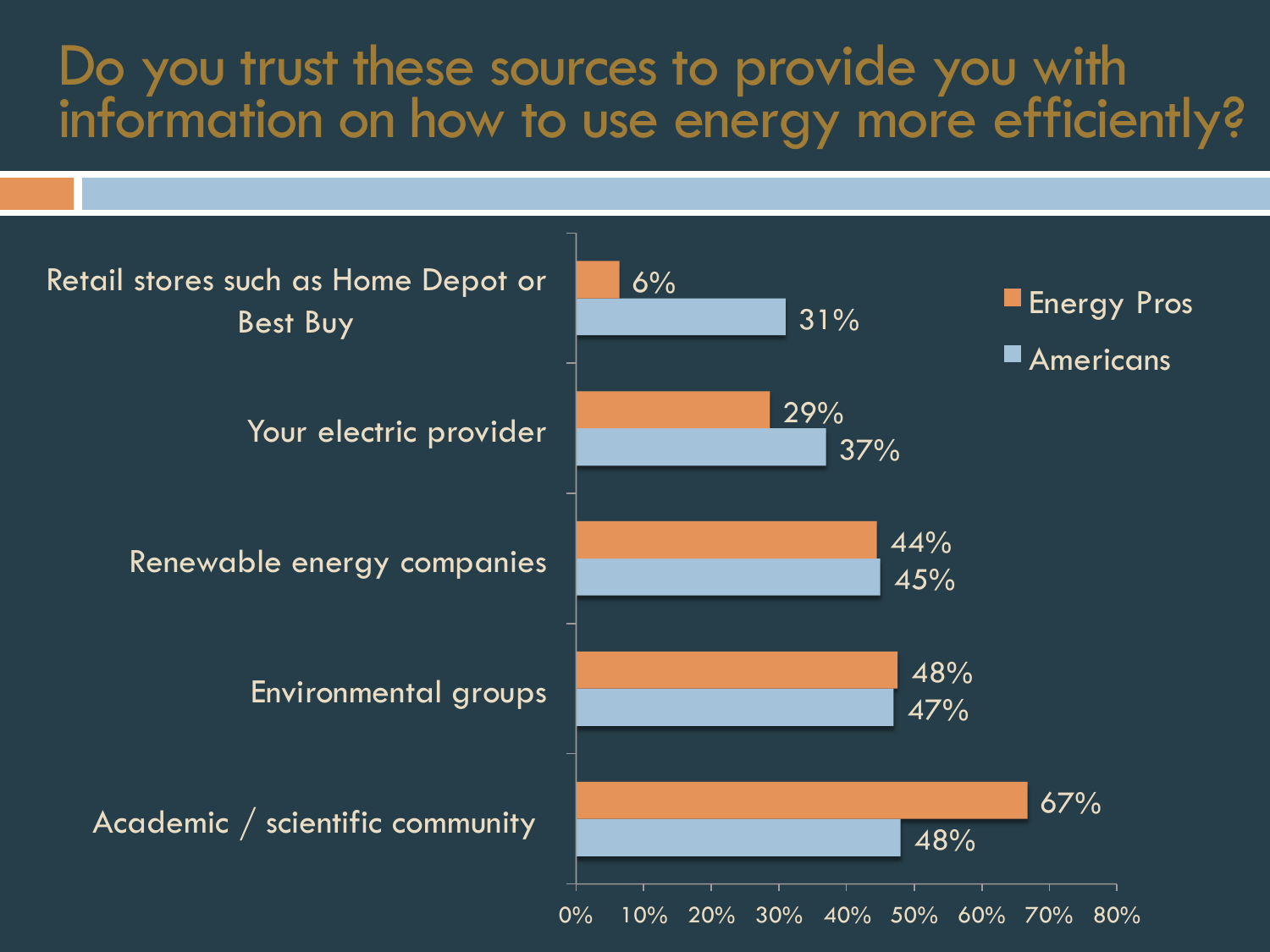#### Where should the U.S. be spending the most money on research and development?

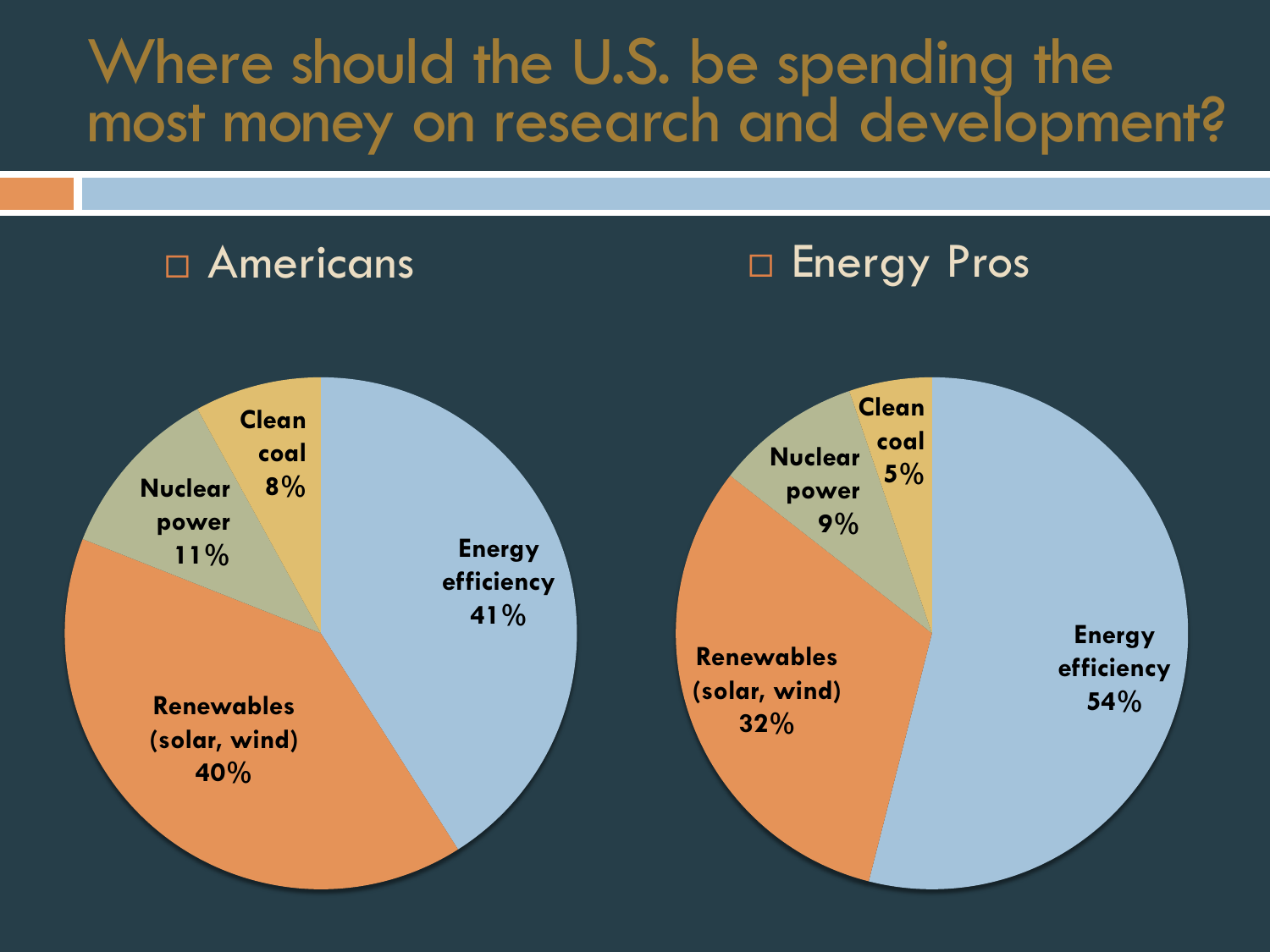#### Where could you save the most money from improvements in energy efficiency?